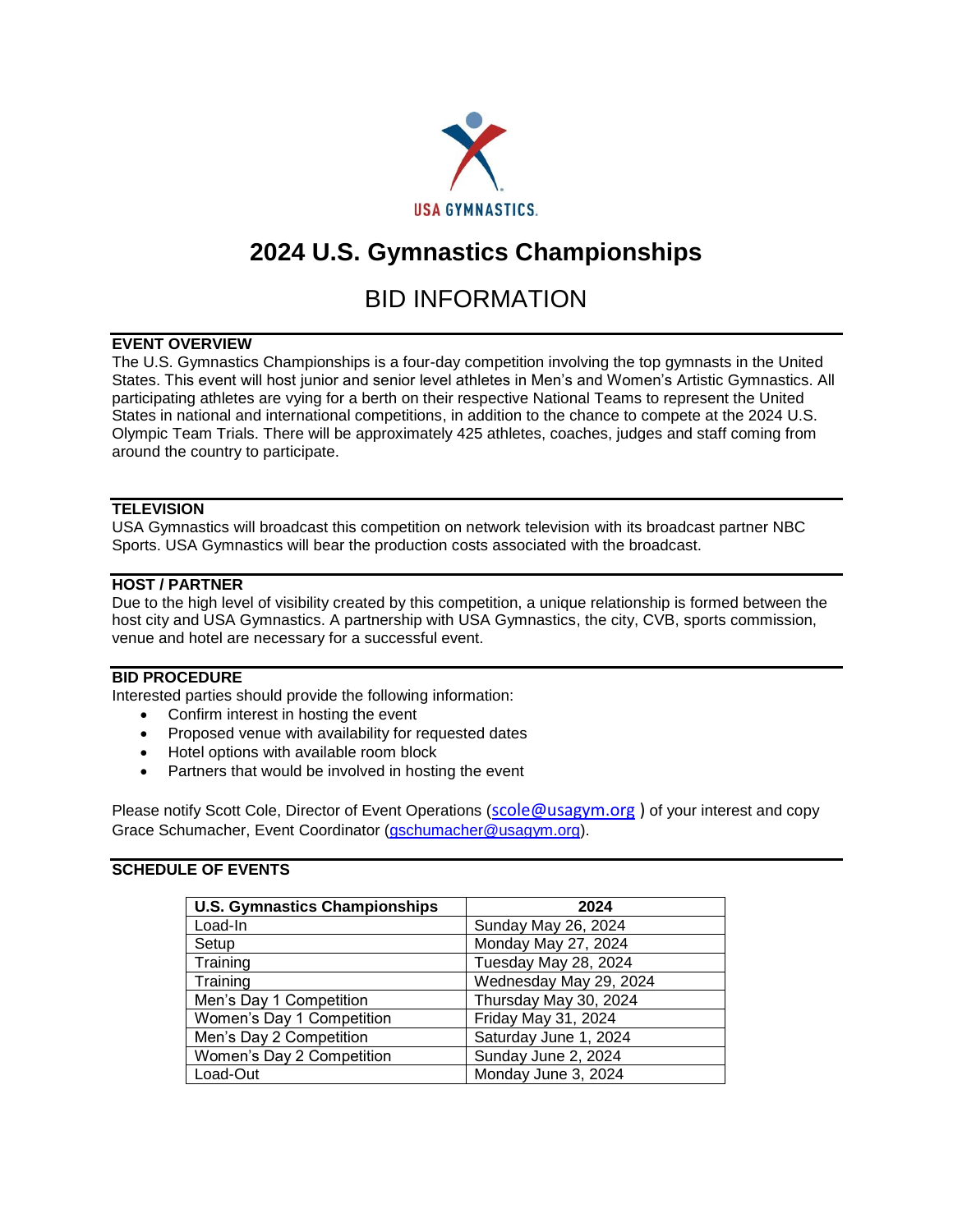## **HOTEL**

A graduated room block as shown below will be needed with a peak of 390 rooms with **300** doubles and a total of 1,540 room nights. It is ideal for the room block below be held at a single hotel. It is preferred that the hotel block is located within walking distance. USA Gymnastics housing partner will contract with the hotel directly on behalf of USA Gymnastics and will handle all reservations.

|                | Fri. | Sat. | Sun. | Mon. | ⊺ues. | Wed. | Thurs. | Fri. | Sat. | Sun. | Total |
|----------------|------|------|------|------|-------|------|--------|------|------|------|-------|
| Single         | 0    |      | 10   | 10   | 20    | 40   | 70     | 90   | 85   | 50   | 380   |
| Double         | 5    | 10   | 25   | 25   | 40    | 120  | 250    | 300  | 280  | 145  | 1160  |
| Total<br>Rooms | 5    | 15   | 35   | 35   | 60    | 160  | 320    | 390  | 365  | 195  | 1540  |

# **VENUE SPECIFICATIONS**

This event needs three facilities in close proximity to each other and the hotels. In many situations the Competition Arena and Auxiliary Training Venue can be in the same facility. This event will need a modern arena for competition meeting the following specifications:

## **Competition Arena**

- Competition Floor Area: 85 ft. wide x 200 ft. long with a minimum 40' ceiling height.
- Additional Floor Space: 2500 sq.ft. on one side and end for production and media
- Spectator seating: 12,000 minimum
- LED video and ribbon boards and control room
- Hospitality Area for up to 200 guests
- Auxiliary Rooms: Adequate space for locker rooms, judges' meetings, production office, and catering.
- Television Parking Area: Space for production trucks, generator, uplink, and office trailers.
- Location for a Fan Fest pre and or post event for up to 2000 fans

#### **Auxiliary Training Venue**

- Floor Area: 20,000 sq. ft.
- Celling Height: 26 ft.

## **USA GYMNASTICS RESPONSIBILITES**

- All aspects of the competition including athletes, coaches, judges and event staff
- Travel expenses for the staff and judges
- Gymnastics equipment and podium
- Gymnastics community volunteers
- Gym Club / Grassroots marketing assistance
- Athlete medical
- Television Broadcast

#### **HOST RESPONSIBILITES**

- Facility and equipment
- Operational personnel and services
- In-house video production staff
- Marketing and Promotions
- Additional athlete medical organized through USA Gymnastics Medical Team
- Assistance in securing favorable hotel rates
- Ground Transportation